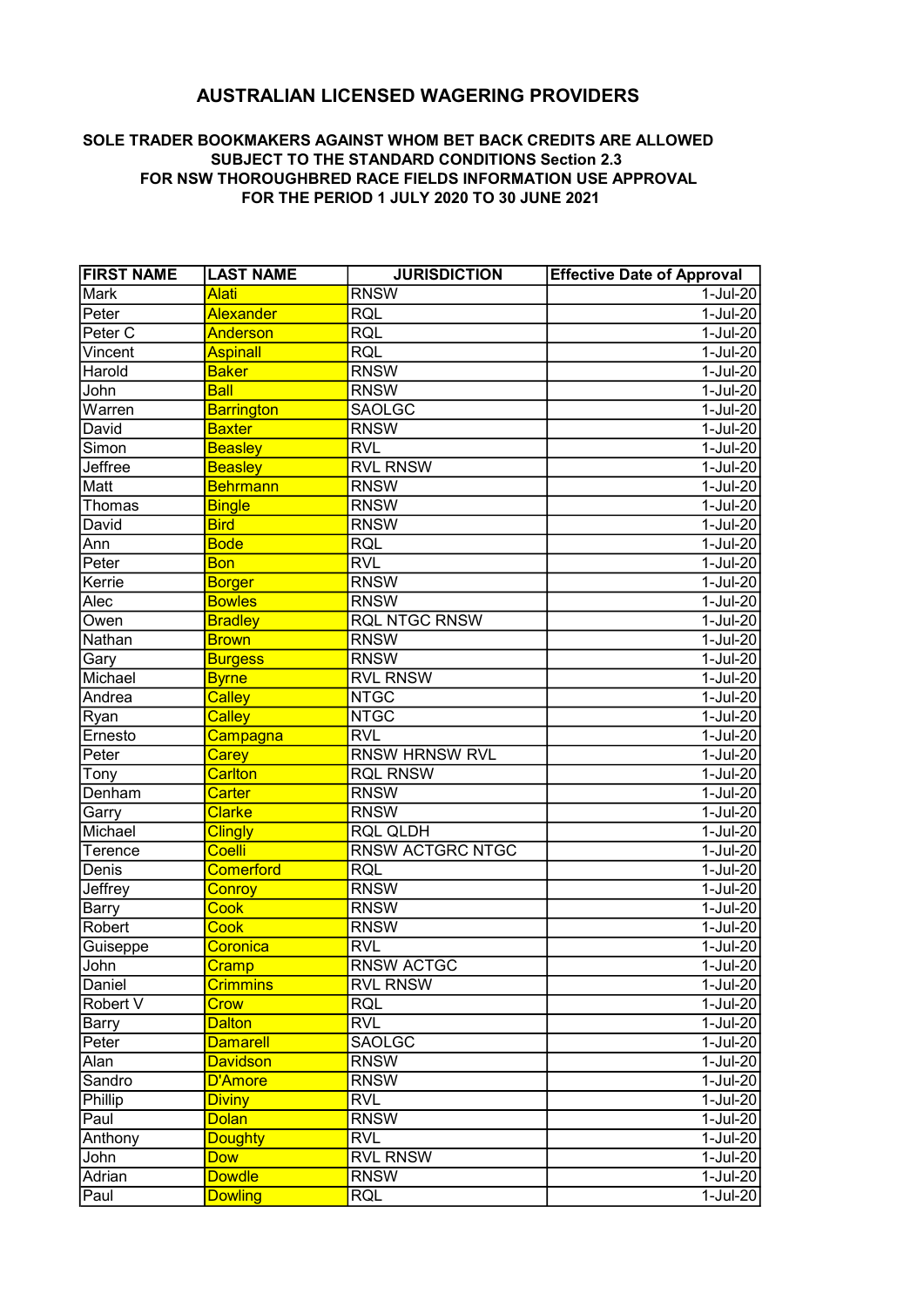| David        | <b>Dwyer</b>     | <b>RNSW</b>             | $1-Jul-20$  |
|--------------|------------------|-------------------------|-------------|
| Kenneth      | <b>Elliott</b>   | <b>RQL</b>              | $1-Jul-20$  |
| Wayne        | <b>Elliott</b>   | <b>RVL</b>              | $1-Jul-20$  |
| David        | Emanuel          | <b>RNSW</b>             | $1-Jul-20$  |
| Kenneth      | <b>Ferres</b>    | <b>RQL RNSW</b>         | $1-Jul-20$  |
| Harry        | Flood            | <b>RNSW</b>             | $1-Jul-20$  |
| Warren       | <b>Foster</b>    | <b>RNSW ACTGC</b>       | 1-Jul-20    |
| Darren       | Gibson           | <b>RNSW</b>             | 1-Jul-20    |
| Alan         | Goodie           | <b>SAOLGC</b>           | $1-Jul-20$  |
| John         | Grant            | <b>RQL</b>              | $1-Jul-20$  |
| John         | <b>Harris</b>    | <b>GRNSW ACTGC</b>      | 1-Jul-20    |
| Russell      | <b>Hess</b>      | <b>RQL</b>              | $1-Jul-20$  |
| Allan        | <b>Hincks</b>    | <b>RNSW GRNSW</b>       | 1-Jul-20    |
| Robert       | Hooper           | <b>RQL</b>              | 1-Jul-20    |
| Shane        | <b>Horan</b>     | <b>RNSW</b>             | 1-Jul-20    |
| Frank        | <b>Hudson</b>    | <b>RNSW</b>             | 1-Jul-20    |
| Trevor       | <b>Hulm</b>      | <b>RNSW</b>             | 1-Jul-20    |
| Garry R      | <b>Hunt</b>      | <b>RQL</b>              | 1-Jul-20    |
| David        | <b>Hunter</b>    | <b>RNSW</b>             | $1-Jul-20$  |
| Michael      | <b>Imeson</b>    | <b>RNSW</b>             | $1-Jul-20$  |
| Peter        | Jackson          | <b>RNSW HRNSW</b>       | $1-Jul-20$  |
| Dennis       | <b>Jamieson</b>  | <b>RNSW</b>             | $1-Jul-20$  |
| Robert       | <b>Joblin</b>    | <b>RNSW</b>             | $1-Jul-20$  |
| Phillip      | Jones            | <b>RNSW NTRC</b>        | $1-Jul-20$  |
| Ramon        | <b>Karangis</b>  | <b>RQL</b>              | $1-Jul-20$  |
| Warwick      | <b>Kiely</b>     | <b>RNSW</b>             | $1-Jul-20$  |
| Paul         | Klein            | <b>RQL</b>              | $1-Jul-20$  |
| Richard      | <b>Knight</b>    | <b>RNSW HRNSW</b>       | $1-Jul-20$  |
| Peter        | <b>Kowald</b>    | <b>RNSW ACTGC GRNSW</b> | $1-Jul-20$  |
| Joe          | Lahood           | <b>RNSW</b>             | $1-Jul-20$  |
| Brendan      | Leeson           | <b>RQL</b>              | $1-Jul-20$  |
| <b>Terry</b> | Lillis           | <b>NTGC SAOLGC</b>      | 1-Jul-20    |
| Luke         | Lucas            | <b>RNSW</b>             | $1-Jul-20$  |
| <b>Terry</b> | Lucas            | <b>RQL</b>              | $1-Jul-20$  |
| Ronald       | Lynch            | <b>RNSW</b>             | $1-Jul-20$  |
| Grant        | Lynch            | <b>RNSW</b>             | $1-Jul-20$  |
| Phillip      | <b>Maher</b>     | <b>RNSW</b>             | $1-Jul-20$  |
| Gavin        | <b>Mansour</b>   | <b>RVL</b>              | $1-Jul-20$  |
| Peter        | <b>Marr</b>      | <b>RQL</b>              | 1-Jul-20    |
| Terence      | <b>Marskell</b>  | <b>RNSW GRNSW</b>       | 1-Jul-20    |
| Gregory      | <b>McAtee</b>    | <b>SAOLGC</b>           | 1-Jul-20    |
| Peter        | <b>McCormack</b> | <b>GWCWA</b>            | $1-Jul-20$  |
| Sydney       | <b>McDonald</b>  | <b>SAOLGC</b>           | $1-Jul-20$  |
| James        | <b>McDonald</b>  | <b>RNSW</b>             | 1-Jul-20    |
| Robert       | <b>McHarg</b>    | <b>RQL</b>              | 1-Jul-20    |
| Robert G     | McSporran        | <b>SAOLGC</b>           | 1-Jul-20    |
| Mark         | <b>Merlino</b>   | <b>RNSW</b>             | 1-Jul-20    |
| Gregory      | <b>Millett</b>   | <b>RNSW</b>             | 1-Jul-20    |
| Lloyd        | <b>Mitchell</b>  | <b>RQL</b>              | 1-Jul-20    |
| Barry        | <b>Mitchell</b>  | <b>RNSW GRNSW</b>       | $1-Jul-20$  |
| Michael      | <b>Moulds</b>    | <b>RQL</b>              | $1-Jul-20$  |
| Kenneth      | <b>Muller</b>    | <b>RNSW</b>             | $1-Jul-20$  |
| John         | <b>Mullinger</b> | <b>RNSW</b>             | 1-Jul-20    |
| Robert       | <b>Munn</b>      | <b>RNSW</b>             | $1-Jul-20$  |
| <b>Bruno</b> | <b>Musolino</b>  | <b>RVL</b>              | 1-Jul-20    |
| Leigh        | <b>Mutimer</b>   | <b>RQL RVL</b>          | $1$ -Jul-20 |
| Peter        | <b>Negus</b>     | <b>RNSW</b>             | $1$ -Jul-20 |
| Henry        | <b>Noonan</b>    | <b>RNSW</b>             | $1$ -Jul-20 |
| Roger        | <b>Norton</b>    | <b>RNSW ACTGC</b>       | $1-Jul-20$  |